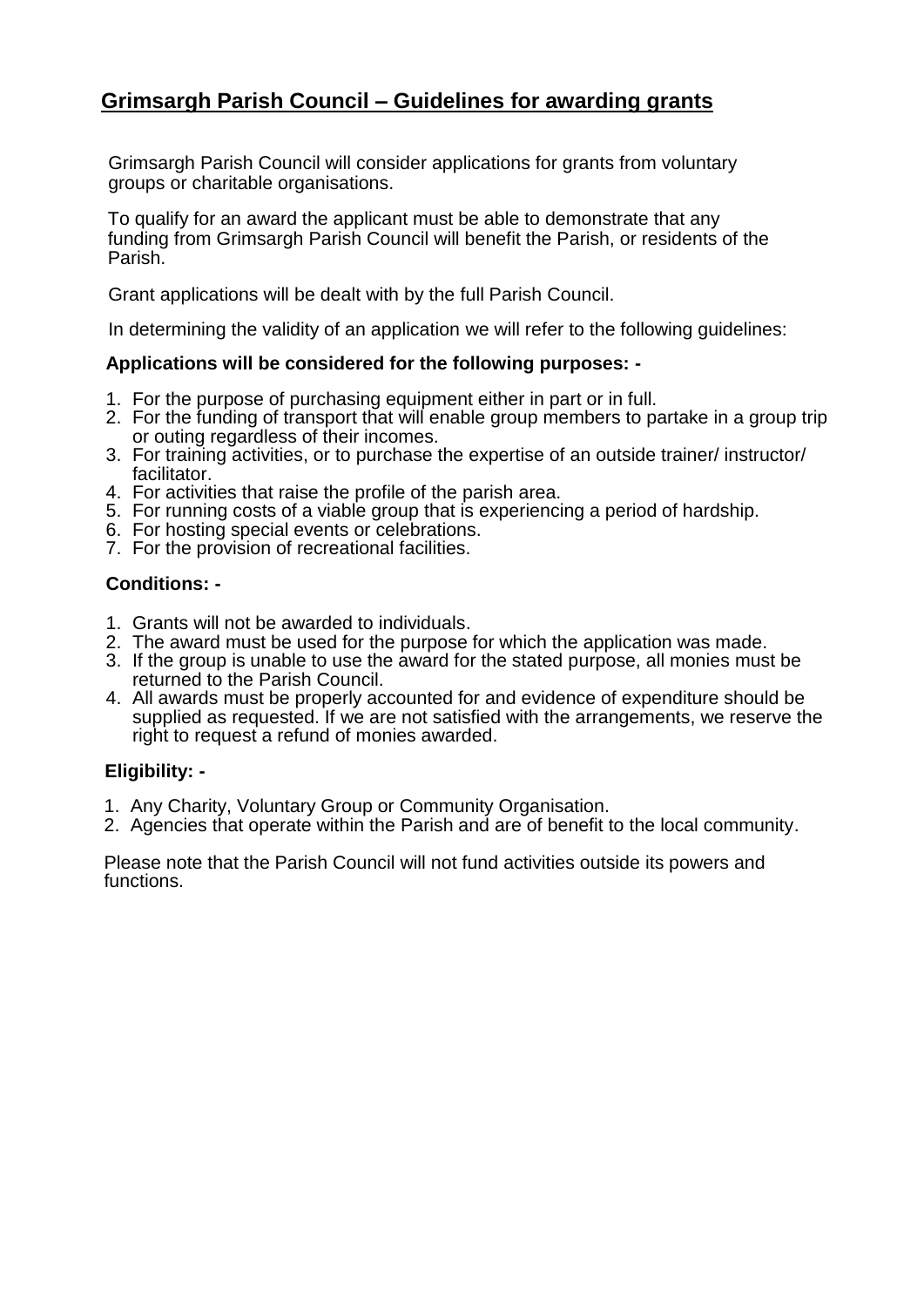# **Grimsargh Parish Council**

## **Grant Application form**

**Any grant received from the Parish Council MUST be used solely for the purposes specified in the application – if this is not the case then the applicant will be liable for full repayment of the grant to the Parish Council, immediately.**

| <b>Date</b>                            |  |
|----------------------------------------|--|
|                                        |  |
| Name of                                |  |
| <b>Group/Body</b>                      |  |
|                                        |  |
|                                        |  |
| <b>Purpose of the</b>                  |  |
| grant                                  |  |
|                                        |  |
|                                        |  |
|                                        |  |
|                                        |  |
| <b>Description of</b>                  |  |
| project                                |  |
|                                        |  |
|                                        |  |
|                                        |  |
|                                        |  |
| <b>Amount applied for</b>              |  |
| <b>Latest accounts</b>                 |  |
| attached                               |  |
| <b>Quotations</b><br>attached          |  |
| <b>Additional</b>                      |  |
| information                            |  |
|                                        |  |
|                                        |  |
|                                        |  |
| <b>Has application</b><br>been made to |  |
| another body.                          |  |
| Please give details                    |  |
| Person responsible                     |  |
|                                        |  |